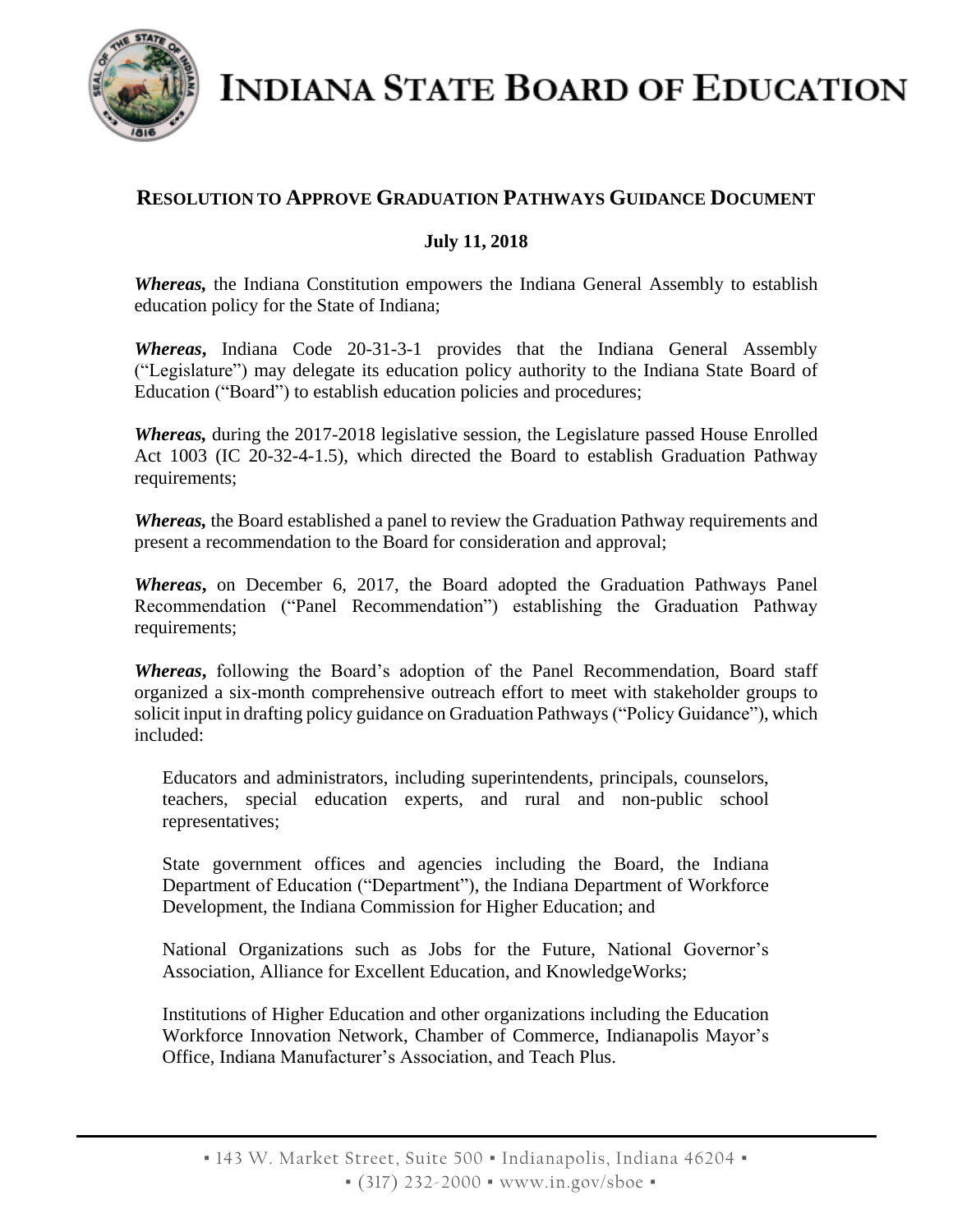*Whereas***,** based on research and feedback, Board staff prepared Policy Guidance and other documents to assist corporations and schools to achieve the goals of Graduation Pathways;

*Whereas***,** IC 20-18-3-1 and IC 20-19-3-4 define that duties of the Department and requires the Department to implement the policies and procedures established by the Legislature and the Board;

*Whereas***,** the Board has reviewed the Policy Guidance and determined that it provides the corporations, schools, and the Department with the information necessary to implement Graduation Pathways to achieve the goals of the Legislature and Board;

*Now Therefore, Be it Resolved***,** the Board approves the Policy Guidance to be used by schools, corporations, and that the Department to implement Graduation Pathways;

*It is further resolved***,** that schools, corporations, and the Department shall utilize the Policy Guidance to implement Graduation Pathways;

*It is further resolved***,** as part of its implementation efforts, the Department shall lead training efforts with corporations and schools, including but not limited to, professional development opportunities, webinars, meetings (local, regional, and statewide), workshops on Graduation Pathways generally, as well as specific topics or components of the same;

*It is further resolved***,** the Department shall prepare a plan identifying how it will implement Graduation Pathways. The Implementation Plan shall identify: (1) the actions the Department will take to implement Graduation Pathways; (2) Department personnel assigned that will lead/support each aspect of the implementation efforts, and (3) a timeline for accomplishing the same;

*It is further resolved***,** that the Department shall provide an update at each monthly Board meeting. The updates provided by the Department shall include, but not be limited to:

- A summary of the Department's implementation efforts;
- A written summary detailing implementation issues and questions not addressed by the Policy Guidance that are submitted to the Department, as well as the corresponding answers and guidance issued by the Department to school corporations and individual schools;
- **Professional development/training conducted by the Department (including a copy** of all materials used by the Department for the same);
- A list of corporations and schools that have developed best practices when implementing Graduation Pathways and the specific practices developed; and
- A plan for compliance and for reporting the information to the SBOE, including early adopter data.

*It is further resolved***,** the Board retains exclusive authority to address and resolve all issues pertaining to policy matters relating to Graduation Pathways;